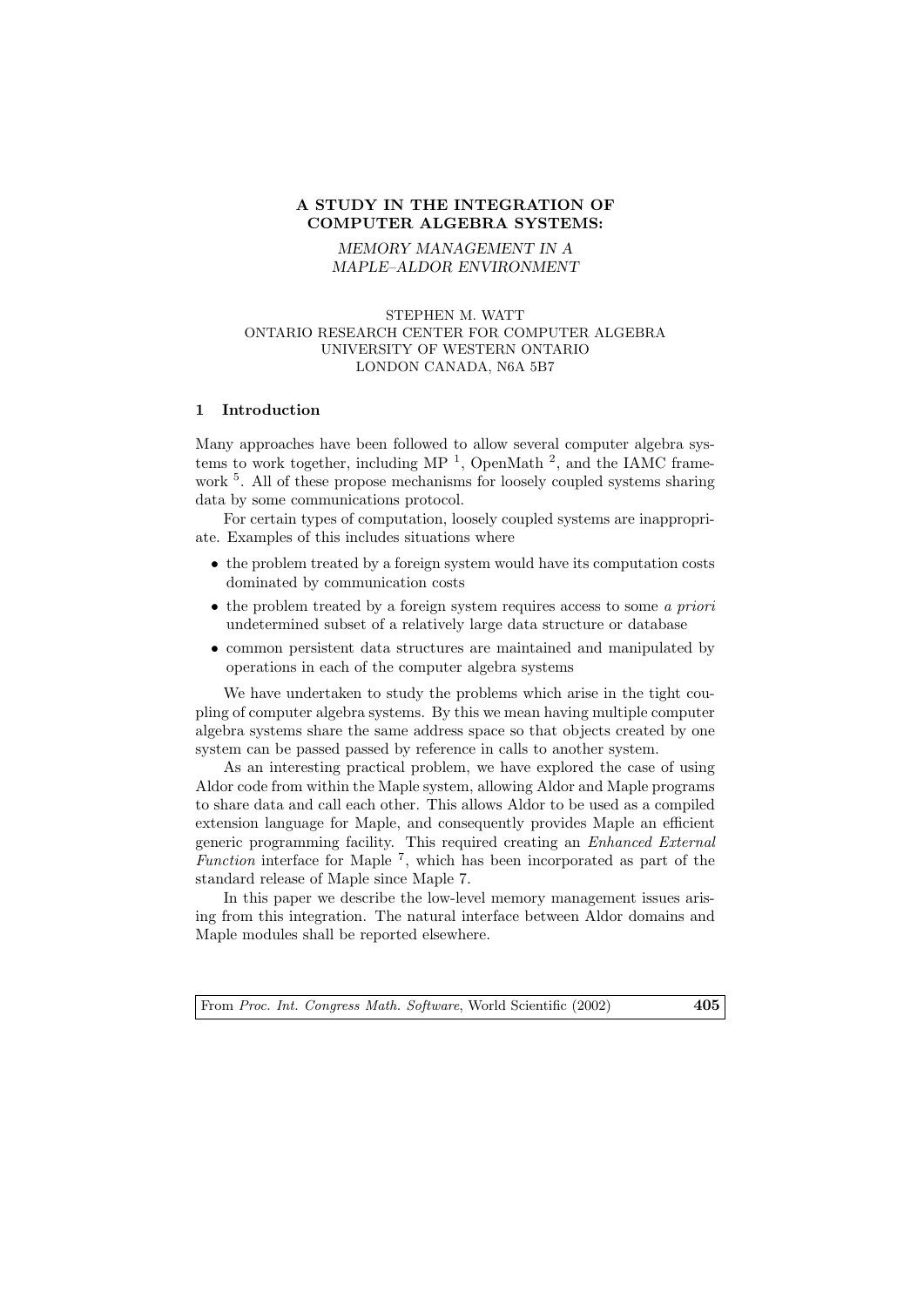Memory management is a well-studied subject (see, e.g. the ISMM proceedings  $4\overset{6}{ }$ , but there has been relatively little work on the integration of existing, mature memory managers. Of interest is the work on CMM <sup>3</sup> , the "customizable memory manager," which can be useful in porting multiple C++ applications to a common setting. The work reported here focuses on the integration of mark-and-sweep collectors in a language-independent setting.

## 2 Systems Issues

The combined Maple-Aldor environment consists of a Maple system with dynamically loaded Aldor code. Maple and Aldor each maintain their own memory heap and use their own native formats for programs, big integers, and other data structures. Pointers to Maple objects may be passed to Aldor functions and vice versa. Likewise, data structures in the Maple heap may point to objects in the Aldor heap and vice versa.

The main problems in this integration relate to the representation of interheap pointers and the behaviour cooperative of garbage collection. The current implementations of both Maple and Aldor use a mark-and-sweep garbage collectors, but problems arise because of different assumptions made by the respective systems:

- Maple assumes that all data objects are self-identifying, and that there are a fixed set of possible object types. The memory manager has intimate knowledge of the fields within each of the possible object types, and has exact knowledge of which fields are pointers and which are data. The structure of the Maple memory manager, however, does not allow a constant time test to determine whether an address points to an object in the heap.
- Aldor assumes that arbitrary data structures may be required, and that data is not self identifying. This allows easy inclusion of foreign pointers in data objects, but does not allow the memory manager to distinguish pointer from non-pointers within these objects. The Aldor memory manager allows fast,  $O(1)$  time test to determine whether a given address points to the beginning of an object in the heap.

Because the Aldor garbage collector is more general, it does not have exact knowledge of the internal layout of allocated objects, global data or the program stack. It uses a conservative strategy where the targets of all potential pointers are regarded as live. (A potential pointer is a word that, if interpreted as a pointer, would point to a data object.)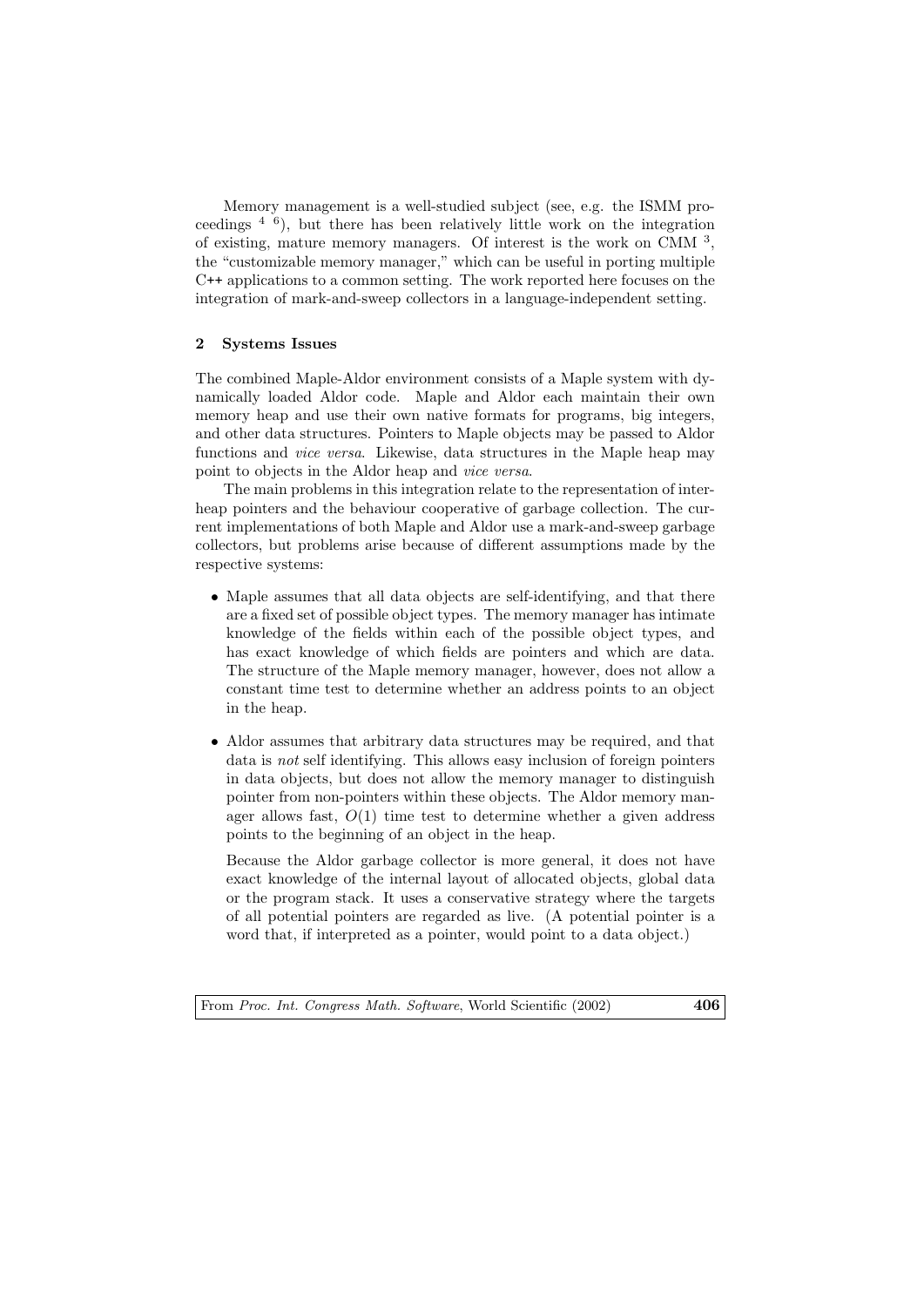It would be completely impractical to re-work the two systems to use a single memory manager for several reasons. First, it would be prohibitively costly. Second, the memory managers are now mature—any significant changes would risk introducing subtle bugs. Third, this would create a solution applicable only to the Maple-Aldor combination, and would not shed any light on the general problem of system integration.

The approach we have taken is to allow both the Maple and Aldor heaps to co-exist and be for the most part independently managed. The problems are how to represent pointers between heaps, and how to coordinate garbage collection.

## 3 Pointers between Heaps

Since the Aldor memory manager makes no assumption about the content of heap-allocated objects, pointers from Aldor objects to Maple objects are simply stored as words—*i.e.* in the same representation as pointers to Aldor or C objects.

Life is not so simple for including pointers to foreign objects in Maple data: the Maple memory manager has detailed understanding of all the types of objects in Maple so it was necessary to introduce a new type of basic Maple object. We have called these new objects external object handles, or handles for short.

Handle objects in Maple allow references to objects in external heaps to be returned from external functions to Maple. The handle objects contain three components:

- one word for data, as immediate data or an external pointer
- one word for type, as immediate data or an external pointer
- a "mark event handler" function

The mark event handler allows the referenced object in the external heap to be aware of garbage collection. If this function pointer is non-zero, it is called with data and type words as arguments when the handle object is marked by the garbage collector (see Section 5).

## 4 Identification of Objects

While the Aldor memory manager is able to determine whether an address points to the beginning of an Aldor object, the corresponding test is not possible with Maple's memory manager. The only way to determine whether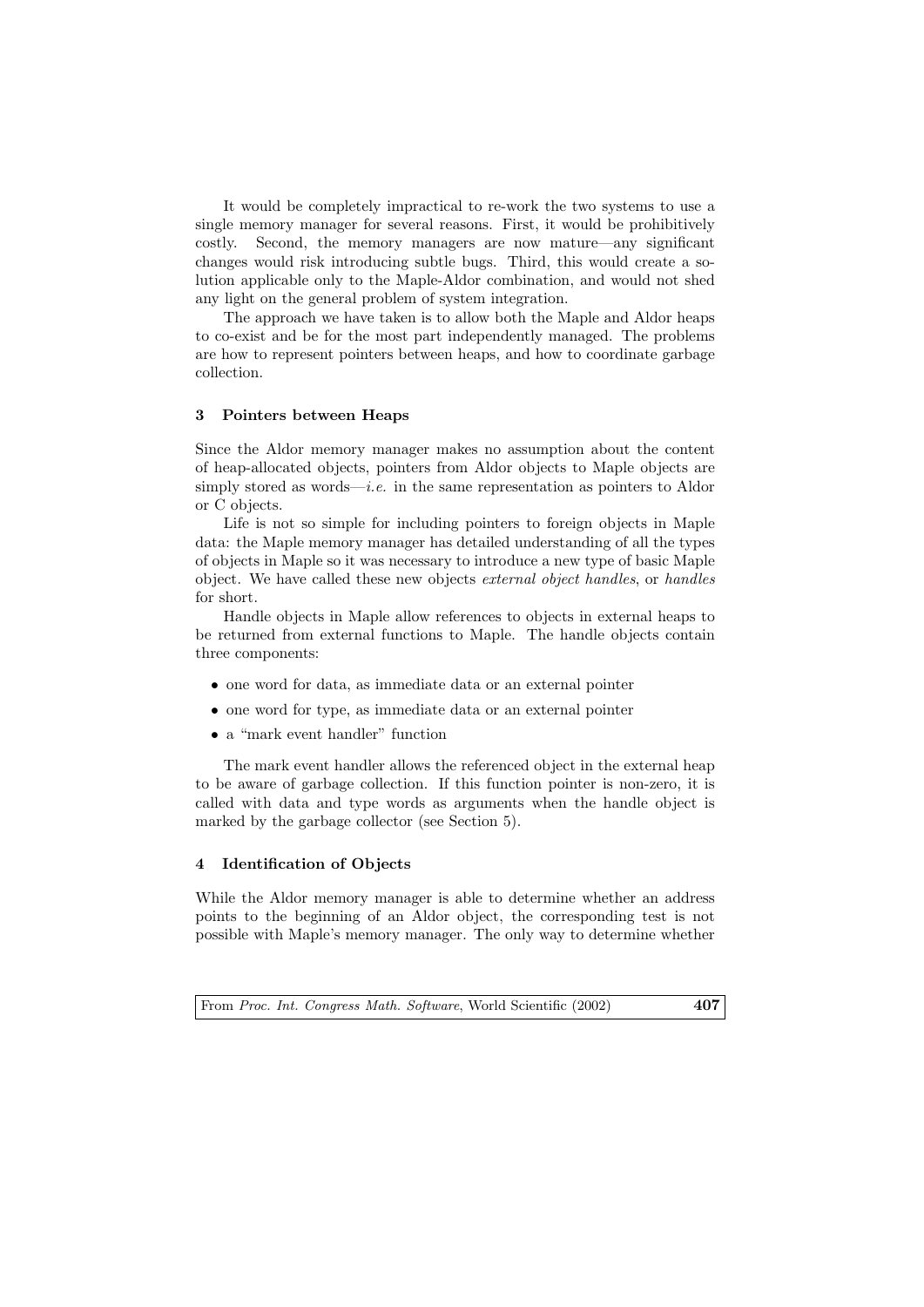an address points to an object in the Maple heap is to traverse the containing heap segment from the beginning.

To allow garbage collection in the presence of inter-heap pointers, it is necessary to have certain knowledge whether a pointer into the Maple heap is actually pointing at a Maple object. Operations to traverse the Maple heap have therefore been included in the Enhanced External Function interface for this purpose. These operations allow a program to traverse the Maple heap and see the addresses of all objects.

#### 5 Garbage Collection Events

When a reference to a Maple object is passed to an external function, or a Maple object is created by an external function, it is possible that there may be no references to that object from other Maple structures. We call these "captured Maple objects." When such an object is not referenced by other Maple structure, it is susceptible to be garbage collected. Since Aldor functions can create captured Maple objects, it is necessary for a Maple– Aldor environment to ensure that any captured Maple objects are protected from garbage collection. Analogously, captured Aldor objects may arise from calling Maple functions on Aldor objects, and these must also be handled by a Maple–Aldor environment.

Protecting captured objects can be done in any of three ways: through explicit object management, through reference counting, or through proper garbage collection. When there are many objects flowing back and forth across an interface, and user-level library code operates on these objects, explicit management is error-prone. Reference counting does not allow the creation of cyclic data objects, which are not uncommon in a computer algebra setting. We have therefore developed an automatic method to protect captured objects under garbage collection. This method relies on a protocol of "garbage collection events."

There are four garbage collection events which are made known via Maple's new enhanced foreign function interface. These are

- 1. the start of a garbage collection,
- 2. the start of the mark phase,
- 3. the marking of handles to external objects,
- 4. the end of the garbage collection.

Notification of the start, the mark phase, and end of garbage collection may be requested by registering event listeners. These take functions which should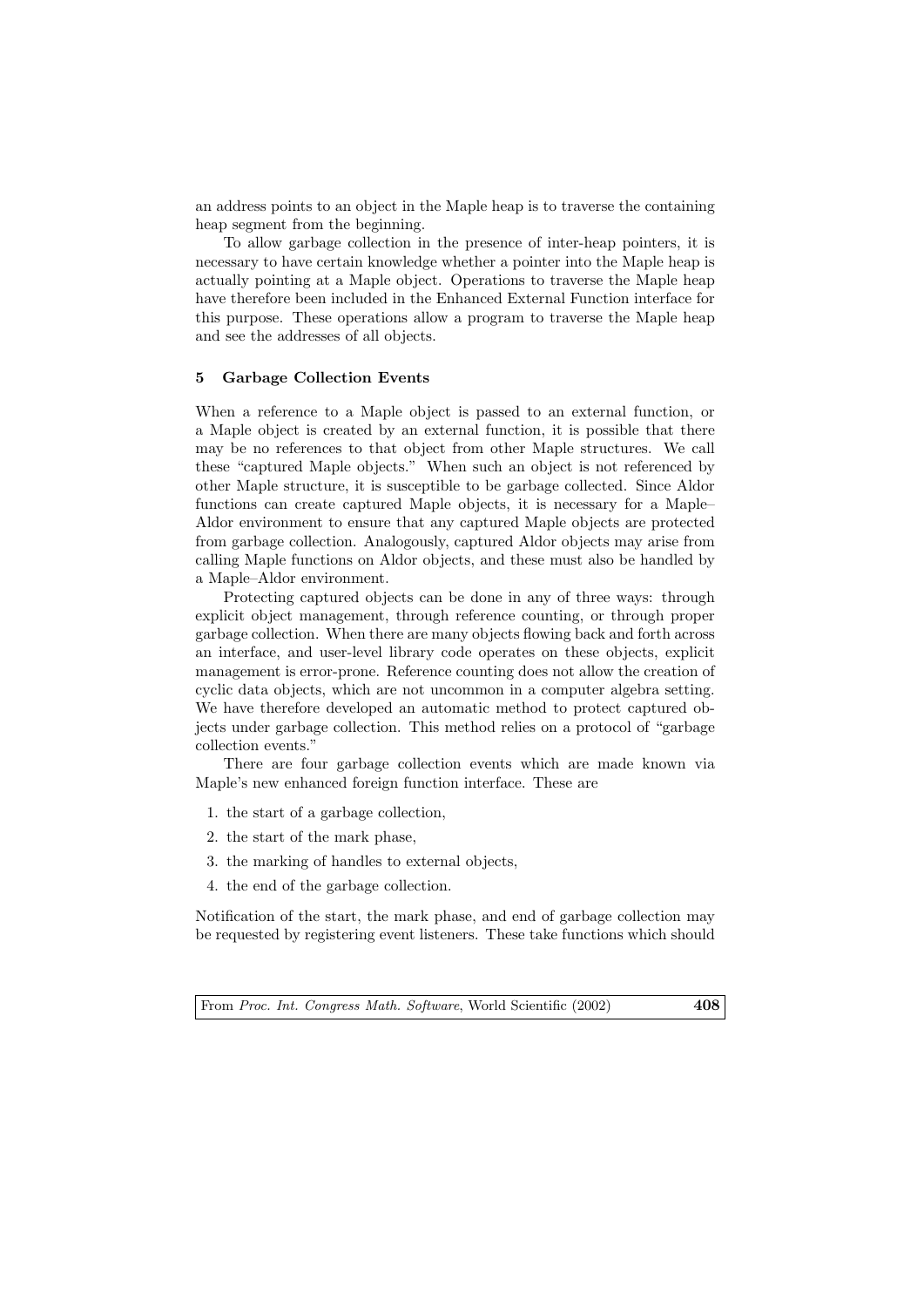be called when the appropriate event occurs.

All installed start listeners are called at the beginning of a Maple garbage collection. The mark phase listeners are called when the garbage collector is willing to receive mark requests for Maple objects. The end listener is called at the end of a garbage collection.

Notification of the marking of external object handles is handled on a per object basis, and is achieved by placing a mark event handler in the object itself as described in Section 3. An additional Maple kernel operation is made available to allow the external application to request that its captured Maple objects be retained as live during a garbage collection.

#### 6 Garbage Collection Protocol

The garbage collection events are sufficient to allow the Maple garbage collector and the Aldor garbage collector to work together. By registering appropriate Aldor memory management functions for the the Maple GC events, we are able to establish the following protocol:

- 1. Whichever heap initiates a garbage collection, the first thing it does is to initiate a garbage collection in the other, so that both heaps garbage collect synchronously.
- 2. Traverse the Maple heap building information allowing exact constanttime identification of Maple objects.
- 3. The Maple heap is marked starting from the Maple root set.

Whenever a handle to an Aldor object is encountered, its mark event handler function is called. This will initiate marking within the Aldor heap.

4. The Aldor heap is marked starting from the Aldor root set.

The targets of all potential pointers are marked. (A potential pointer is a word which, if interpreted as a pointer, would point to an object.) Potential pointers to Maple objects are identified using the procedures describe in Section 4.

- 5. Discard the information allowing exact constant-time identification of Maple objects.
- 6. The Maple and Aldor heaps are swept independently.

This protocol ensures that no live object is collected and permits object cycles to traverse heap boundaries.